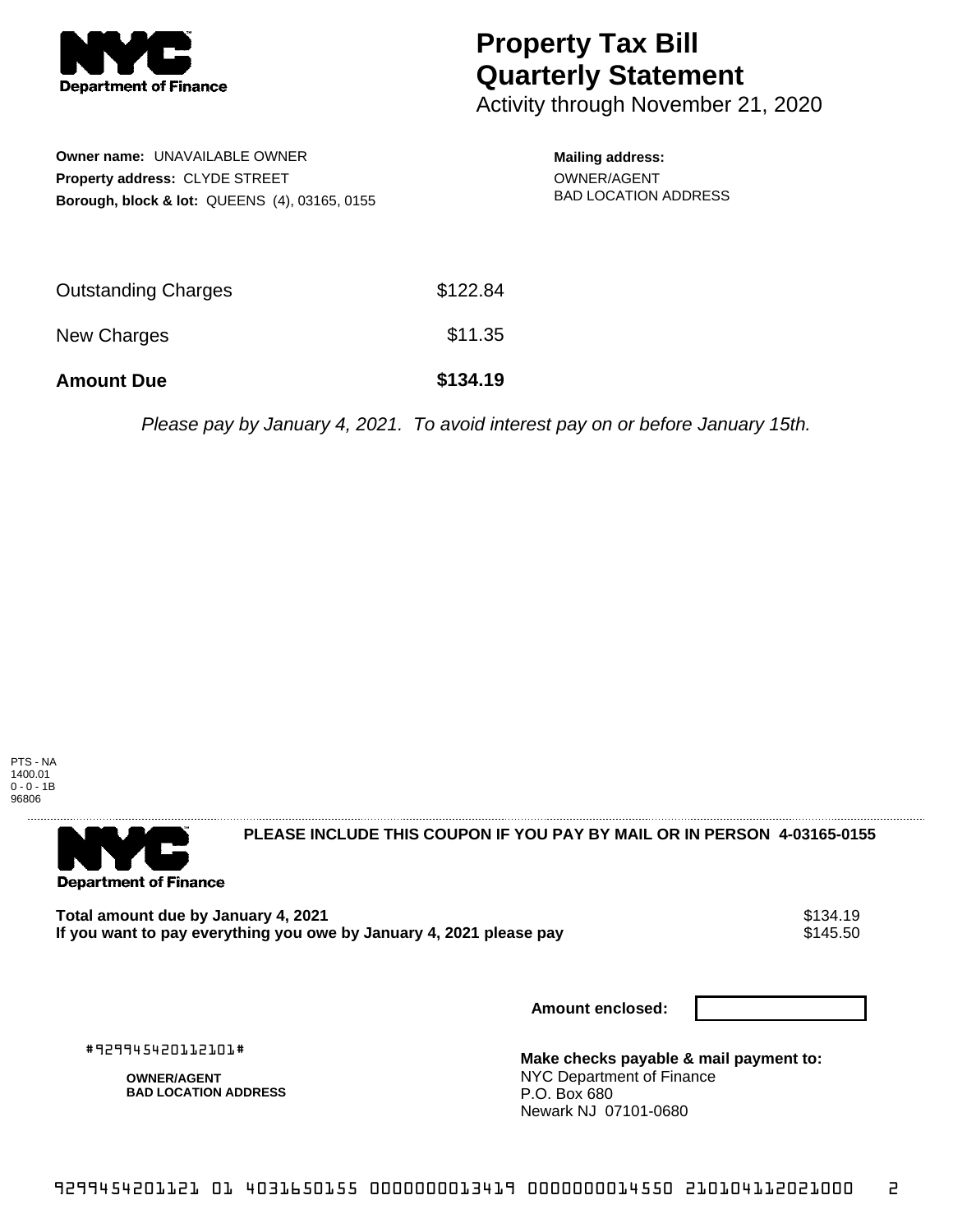

| <b>Billing Summary</b>                                                     | <b>Activity Date Due Date</b>           | <b>Amount</b> |
|----------------------------------------------------------------------------|-----------------------------------------|---------------|
| Outstanding charges including interest and payments                        |                                         | \$122.84      |
| <b>Finance-Property Tax</b>                                                | 01/01/2021                              | \$11.49       |
| <b>Adopted Tax Rate</b>                                                    |                                         | $$-0.14$      |
| <b>Total amount due</b>                                                    |                                         | \$134.19      |
| <b>Tax Year Charges Remaining</b>                                          | <b>Activity Date</b><br><b>Due Date</b> | Amount        |
| <b>Finance-Property Tax</b>                                                | 04/01/2021                              | \$11.49       |
| <b>Adopted Tax Rate</b>                                                    |                                         | $$-0.14$      |
| Total tax year charges remaining                                           |                                         | \$11.35       |
| If you want to pay everything you owe by January 4, 2021 please pay        |                                         | \$145.50      |
| If you pay everything you owe by January 4, 2021, you would save:          |                                         | \$0.04        |
| How We Calculated Your Property Tax For July 1, 2020 Through June 30, 2021 |                                         |               |
|                                                                            | Overall                                 |               |
| Tax class 1B - Vacant Land Zoned Residential                               | <b>Tax Rate</b>                         |               |
| Original tax rate billed                                                   | 21.1670%                                |               |
| New Tax rate                                                               | 21.0450%                                |               |
| <b>Estimated Market Value \$5,000</b>                                      |                                         |               |
|                                                                            |                                         | <b>Taxes</b>  |
| <b>Billable Assessed Value</b>                                             | \$217                                   |               |
| <b>Taxable Value</b>                                                       | \$217 x 21.0450%                        |               |
| <b>Tax Before Abatements and STAR</b>                                      | \$45.68                                 | \$45.68       |
| Annual property tax                                                        |                                         | \$45.68       |
| Original property tax billed in June 2020                                  |                                         | \$45.96       |
| Change In Property Tax Bill Based On New Tax Rate                          |                                         | $$-.28$       |

Please call 311 to speak to a representative to make a property tax payment by telephone.

For information about the interest rate charged on late payments, visit nyc.gov/taxbill.

## **Home banking payment instructions:**

- 1. **Log** into your bank or online bill pay website.
- 2. **Add** the new payee: NYC DOF Property Tax. Enter your account number, which is your boro, block and lot, as it appears here: 4-03165-0155 . You may also need to enter the address for the Department of Finance. The address is P.O. Box 680, Newark NJ 07101-0680.
- 3. **Schedule** your online payment using your checking or savings account.

## **Did Your Mailing Address Change?**

If so, please visit us at **nyc.gov/changemailingaddress** or call **311.**

When you provide a check as payment, you authorize us either to use information from your check to make a one-time electronic fund transfer from your account or to process the payment as a check transaction.